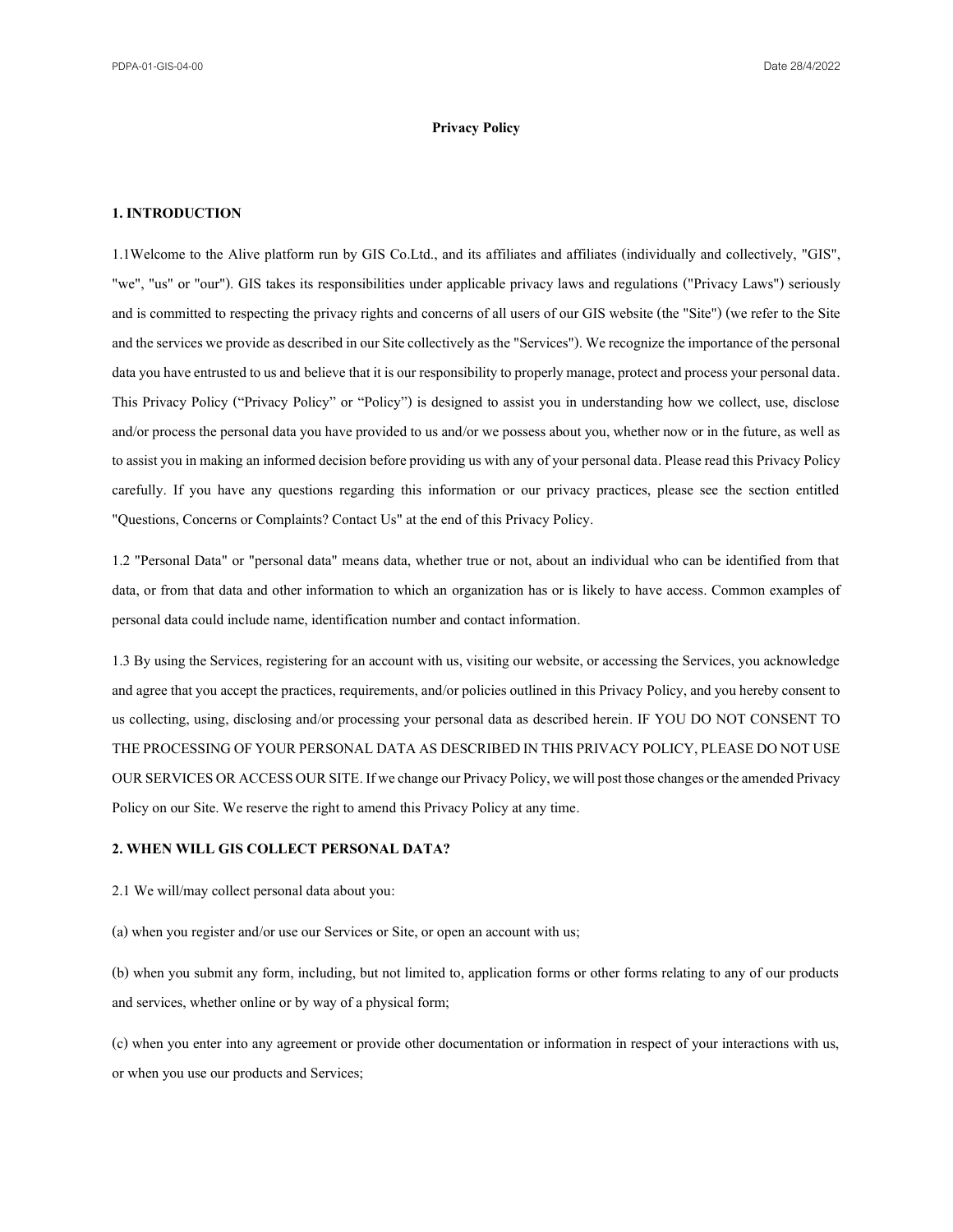(d) when you interact with us, such as via telephone calls (which may be recorded), letters, fax, face-to-face meetings, social media platforms and emails;

(e) when you use our electronic services, or interact with us via our Site or Services. This includes, without limitation, through cookies which we may deploy when you interact with our Service or Site;

(f) when you carry out transactions through our Services;

(g) when you provide us with feedback or complaints;

(h) when you register, agree and/or participate in contest and/or sales promotion with us, our partners and/or our affiliates;

(i) when you use or request to use a third party's service on our Site such as payment or logistic service;

(j) when you visit or use websites and applications of our partners or affiliates;

(k) when you visit or use a third party's website and application related to us;

(l) when you link your account with a third party's website or application to our Site; or

(l) when you submit your personal data to us for any reason.

The above does not purport to be exhaustive and sets out some common instances of when personal data about you may be collected.

2.2 We may collect, use disclose and/or process this information only for the Purposes (defined below).

# **3. WHAT PERSONAL DATA WILL GIS COLLECT?**

3.1 The personal data that GIS may collect includes :

- -name;
- email address;
- -date of birth;
- address appearing on ID card or passport;
- -billing address;
- delivery address;
- -bank account and payment information;
- telephone number;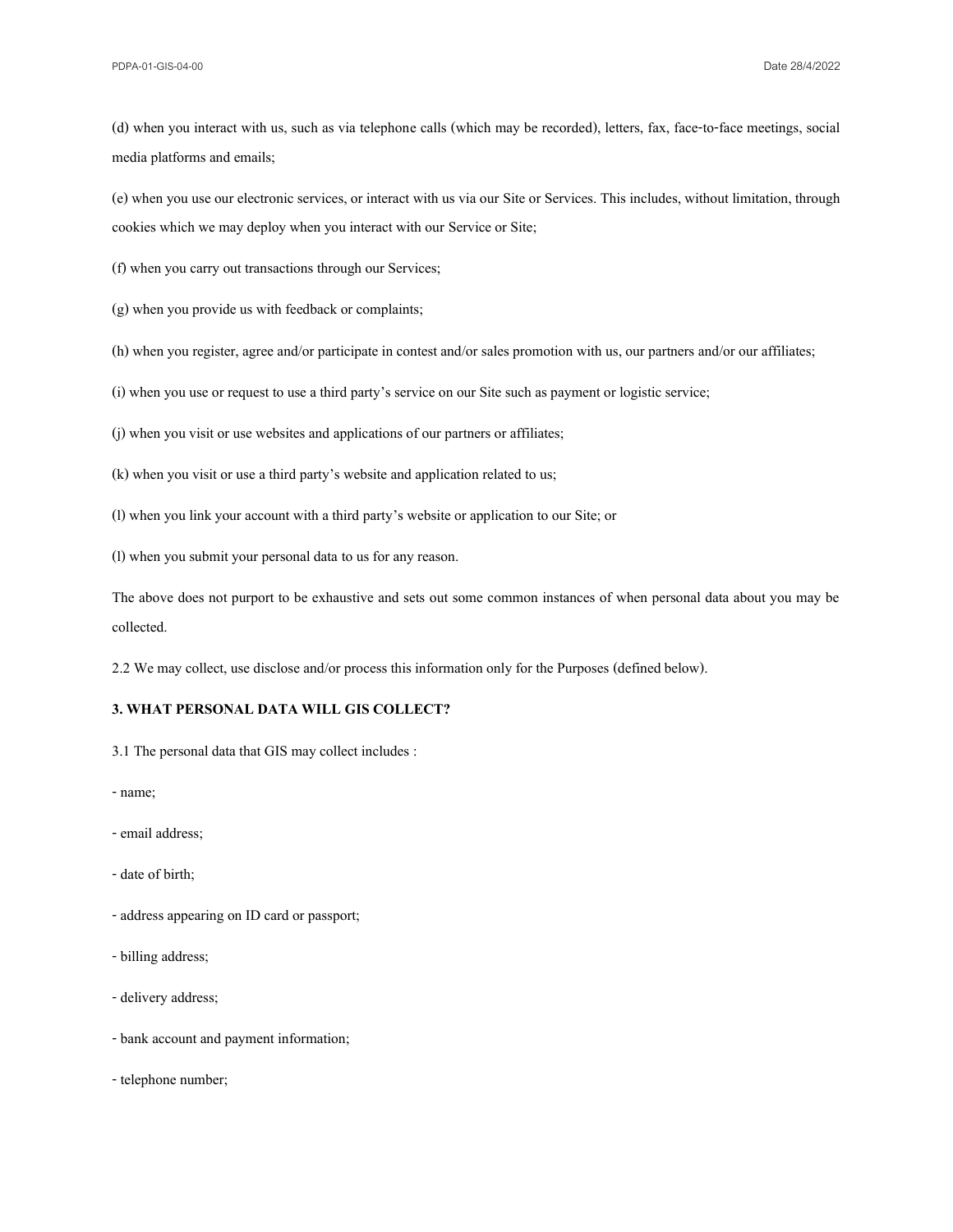- ID card number or passport number

-gender;

- IP address

- any other information about you when you sign up to use our Services or Site, and when the you use the Services or Site, as well as information related to how you use our Services or Site;

-persons or groups whom you link to or may link on our platform and feature which you use to link to those;

- information received or related to device that you use to access to our Service and/or Site;

-details of your account given to websites ore applications of a third party you engage with via our Site; and

- aggregate data on content the User engages with.

3.2 As mentioned in Clause 2, we may receive your information/personal data and activities, whether or not on GIS's platform, from our affiliates and/or partners who are third parties such as information from our affiliates and/or partners collaborating with us to offer you services and/or sales promotion or information from advertiser related to experience or interact with them, including websites and applications you visited.

3.3If you do not want us to collect the aforementioned information/personal data, you may opt out at any time by notifying our Data Protection Officer in writing about it. Further information on opting out can be found in the section below entitled "How can you opt-out, remove, request access to or modify information you have provided to us?". Note, however, that opting out of us collecting your personal data or withdrawing your consent for us to collect, use or process your personal data may affect your use of the Services.

3.4 When you use your credit card for transaction on the Site, you realize that you provide your information to a third party service provider however your information provided is subject to privacy policy of such third party service provider which GIS is unable to access to and unable to collect your credit card information.

3.5 When you use a third party's applications, websites or other services provided on or collaborated with our Services, such third party may receive your data or information posted or shared by you.

#### **4. VIEWING WEB PAGES**

As with most websites, your device sends information which may include personal data about you that gets logged by a web server when you browse our Site. This typically includes without limitation your computer's IP address, operating system, browser name/version, the referring web page, requested page, date/time, and sometimes a "cookie" (which can be disabled using your browser preferences) to help the site remember your last visit. If you are logged in, this information is associated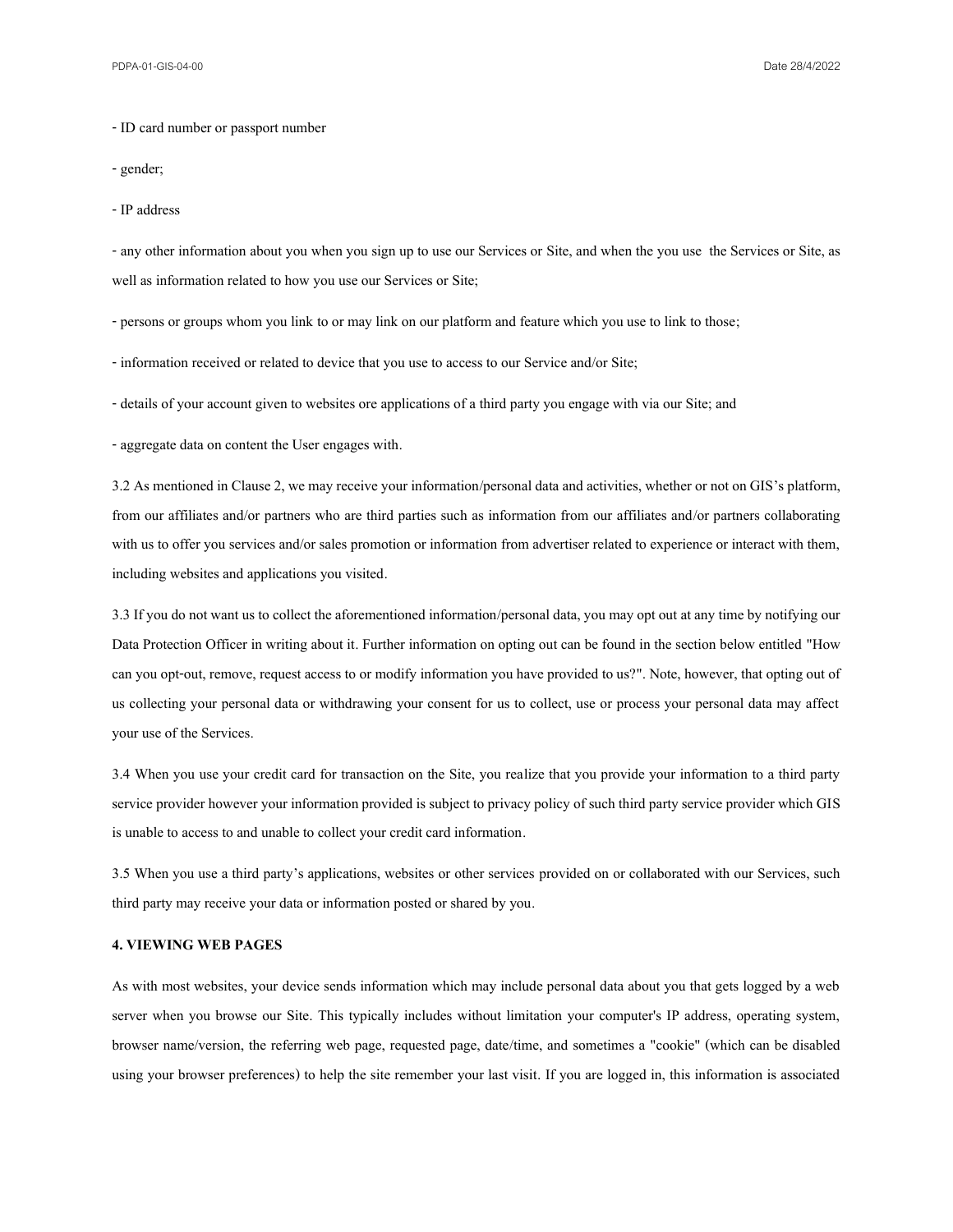PDPA-01-GIS-04-00 Date 28/4/2022

with your personal account. The information is also included in anonymous statistics to allow us to understand how visitors use our Site.

# **5. COOKIES**

5.1 We may from time to time implement "cookies" or other features to allow us or third parties to collect or share information that will help us improve our Site and the Services we offer, or help us offer new services and features. "Cookies" are identifiers we transfer to your computer or mobile device that allow us to recognize your computer or device and tell us how and when the Services or website are used or visited, by how many people and to track movements within our website. We may link cookie information to personal data. Cookies also link to information regarding what items you have selected for purchase and pages you have viewed. This information is used to keep track of your shopping cart, for example. Cookies are also used to deliver content specific to your interest and to monitor website usage.

5.2 You may refuse the use of cookies by selecting the appropriate settings on your browser. However, please note that if you do this you may not be able to use the full functionality of our Site or the Services.

### **6. VIEWING AND DOWNLOADING CONTENT AND ADVERTISING**

As with browsing web pages, when you watch content and advertising and access other software on our Site or through the Services, most of the same information is sent to us (including, without limitation, IP Address, operating system, etc.); but, instead of page views, your computer sends us information on the content, advertisement viewed and/or software installed by the Services and the website and time.

#### **7. COMMUNITY & SUPPORT**

7.1 We provide customer service support through email, SMS and feedback forms. In order to provide customer support, we will ask for your email address and mobile phone number. We only use information received from customer support requests, including, without limitation, email addresses, for customer support services and we do not transfer to or share this information with any third parties.

# **8. SURVEYS**

From time-to-time, we may request information from users via surveys. Participation in these surveys is completely voluntary and you therefore have a choice whether or not to disclose your information to us. Information requested may include, without limitation, contact information (such as your email address), and demographic information (such as interests or age level). Survey information will be used for the purposes of monitoring or improving the use and satisfaction of the Services and will not be transferred to third parties, other than our contractors who help us to administer or act upon the survey.

### **9. HOW DO WE USE THE INFORMATION YOU PROVIDE US?**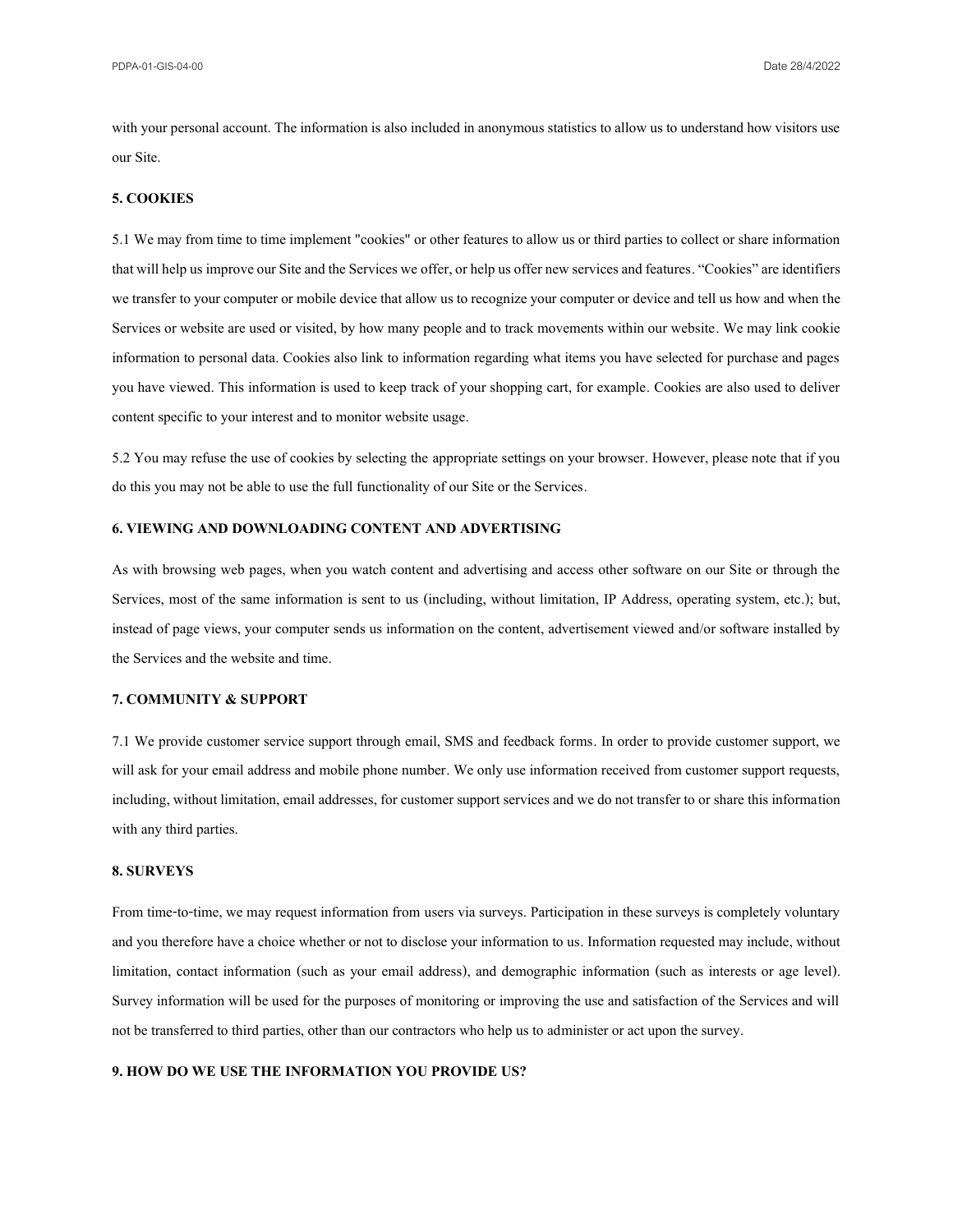9.1 We may collect, use, disclose and/or process your personal data for one or more of the following purposes:

(a) to consider and/or process your application/transaction with us or your transactions or communications with third parties via the Services;

(b) to manage, operate, provide and/or administer your use of and/or access to our Services and our website, as well as your relationship and user account with us;

(c) to manage, operate, administer and provide you with as well as to facilitate the provision of our Services, including, without limitation, remembering your preferences;

(d) to tailor your experience through the Services by displaying content according to your interests and preferences, providing a faster method for you to access your account and submit information to us and allowing us to contact you, if necessary;

(e) to respond to, process, deal with or complete a transaction and/or to fulfil your requests for certain products and services and notify you of service issues and unusual account actions;

(f) to enforce our Terms of Service or any applicable end user license agreements;

(g) to protect personal safety and the rights, property or safety of others;

(h) for identification and/or verification;

(i) to maintain and administer any software updates and/or other updates and support that may be required from time to time to ensure the smooth running of our Services;

(j) to deal with or facilitate customer service, carry out your instructions, deal with or respond to any enquiries given by (or purported to be given by) you or on your behalf;

(k) to contact you or communicate with you via voice call, text message and/or fax message, email and/or postal mail or otherwise for the purposes of administering and/or managing your relationship with us or your use of our Services, such as but not limited to communicating administrative information to you relating to our Services. You acknowledge and agree that such communication by us could be by way of the mailing of correspondence, documents or notices to you, which could involve disclosure of certain personal data about you to bring about delivery of the same as well as on the external cover of envelopes/mail packages;

(l) to conduct research, analysis and development activities (including, but not limited to, data analytics, surveys, product and service development and/or profiling), to analyst how you use our Services, to improve our Services or products and/or to enhance your customer experience;

(m) to allow for audits and surveys to, among other things, validate the size and composition of our target audience, and understand their experience with GIS's Services;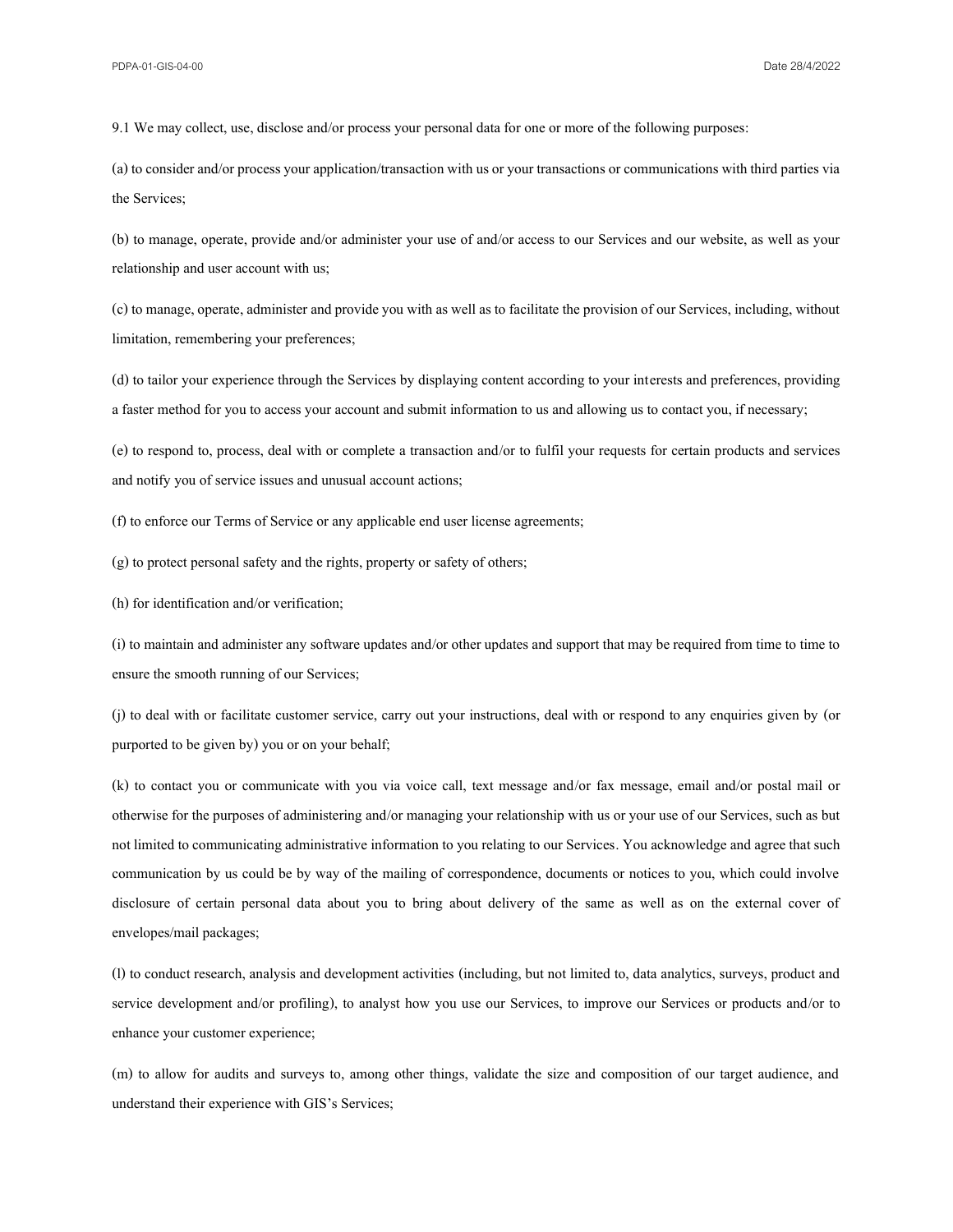(n) where you give us your prior consent, marketing and promotional information and materials relating to products and/or services (including, without limitation, products and/or services of third parties whom GIS may collaborate or tie up with) for marketing and in this regard, to send you by various modes of communication such as postal mail, email, location-based services or otherwise, that GIS (and/or its affiliates or related corporations) may be selling, marketing or promoting, whether such products or services exist now or are created in the future.

(o) to respond to legal processes or to comply with or as required by any applicable law, governmental or regulatory requirements of any relevant jurisdiction, including, without limitation, meeting the requirements to make disclosure under the requirements of any law binding on GIS or on its related corporations or affiliates;

(p) to produce statistics and research for internal and statutory reporting and/or record-keeping requirements;

(q) to carry out due diligence or other screening activities (including, without limitation, background checks) in accordance with legal or regulatory obligations or our risk management procedures that may be required by law or that may have been put in place by us;

(r) to audit our Services or GIS's business;

(s) to prevent or investigate any fraud, unlawful activity, omission or misconduct, whether relating to your use of our Services or any other matter arising from your relationship with us, and whether or not there is any suspicion of the aforementioned;

(t) to store, host, back up (whether for disaster recovery or otherwise) of your personal data, whether within or outside of your jurisdiction;

(u) to deal with and/or facilitate a business asset transaction or a potential business asset transaction, where such transaction involves GIS as a participant or involves only a related corporation or affiliate of GIS as a participant or involves GIS and/or any one or more of GIS's related corporations or affiliates as participant(s), and there may be other third party organizations who are participants in such transaction. A "business asset transaction" refers to the purchase, sale, lease, merger, amalgamation or any other acquisition, disposal or financing of an organization or a portion of an organization or of any of the business or assets of an organization; and/or

(v) any other purposes which we notify you of at the time of obtaining your consent.

(collectively, the "**Purposes**").

9.2 As the purposes for which we will/may collect, use, disclose or process your personal data depend on the circumstances at hand, such purpose may not appear above. However, we will notify you of such other purpose at the time of obtaining your consent, unless processing of the applicable data without your consent is permitted by the Privacy Laws.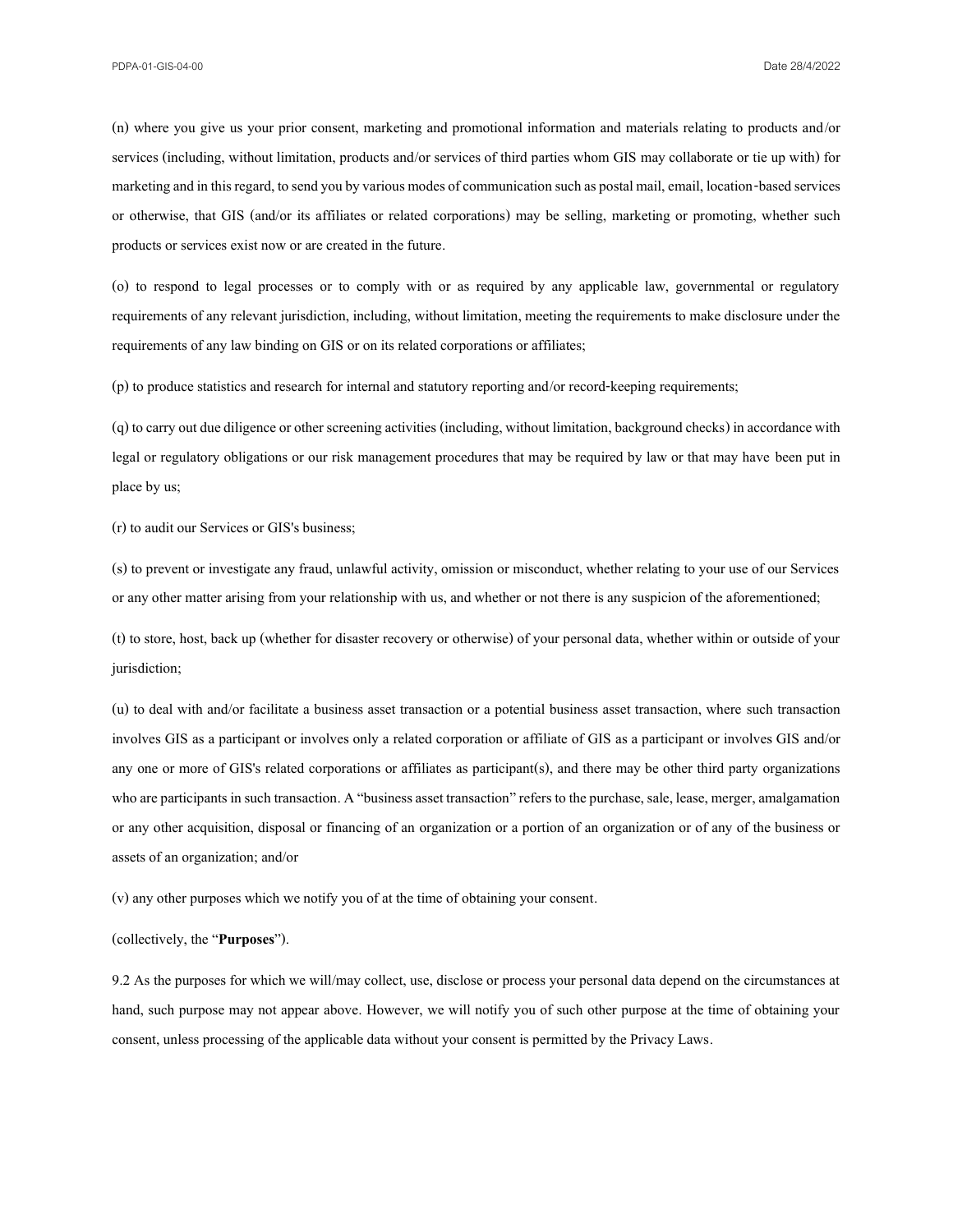PDPA-01-GIS-04-00 Date 28/4/2022

### **10. HOW DOES GIS PROTECT CUSTOMER INFORMATION?**

We implement a variety of security measures to ensure the security of your personal data on our systems. Your personal data is contained behind secured networks and is only accessible by a limited number of employees who have special access rights to such systems. We will retain personal data in accordance with the Privacy Laws and/or other applicable laws. That is, we will destroy or anonymize your personal data as soon as it is reasonable to assume that (i) the purpose for which that personal data was collected is no longer being served by the retention of such personal data; and (ii) retention is no longer necessary for any legal or business purposes. If you cease using the Site, or your permission to use the Site and/or the Services is terminated, we may continue storing, using and/or disclosing your personal data in accordance with this Privacy Policy and our obligations under the Privacy Laws. Subject to applicable law, we may securely dispose of your personal data without prior notice to you.

#### **11. DOES GIS DISCLOSE THE INFORMATION IT COLLECTS FROM ITS VISITORS TO OUTSIDE PARTIES?**

11.1 In conducting our business, we will/may need to disclose your personal data to our third party service providers, agents and/or our affiliates or related corporations, and/or other third parties, whether sited in Thailand or outside , for one or more of the above-stated Purposes. Such third party service providers, agents and/or affiliates or related corporations and/or other third parties would be processing your personal data either on our behalf or otherwise, for one or more of the above-stated Purposes. Such third parties include, without limitation:

(a) our subsidiaries, affiliates and related corporations;

(b) contractors, agents, service providers and other third parties we use to support our business. These include but are not limited to those which provide administrative or other services to us such as mailing houses, telecommunication companies, information technology companies and data centers;

(c) a buyer or other successor in the event of a merger, divestiture, restructuring, reorganization, dissolution or other sale or transfer of some or all of GIS's assets, whether as a going concern or as part of bankruptcy, liquidation or similar proceeding, in which personal data held by GIS about our Service users is among the assets transferred; and/or

(d) third parties to whom disclosure by us is for one or more of the Purposes and such third parties would in turn be collecting and processing your personal data for one or more of the Purposes

11.2 This may require, among other things, share statistical and demographic information about our users and their use of the Services with suppliers of advertisements and programming. This would not include anything that could be used to identify you specifically or to discover individual information about you.

11.3 For the avoidance of doubt, in the event that Privacy Laws or other applicable laws permit an organization such as us to collect, use or disclose your personal data without your consent, such permission granted by the laws shall continue to apply.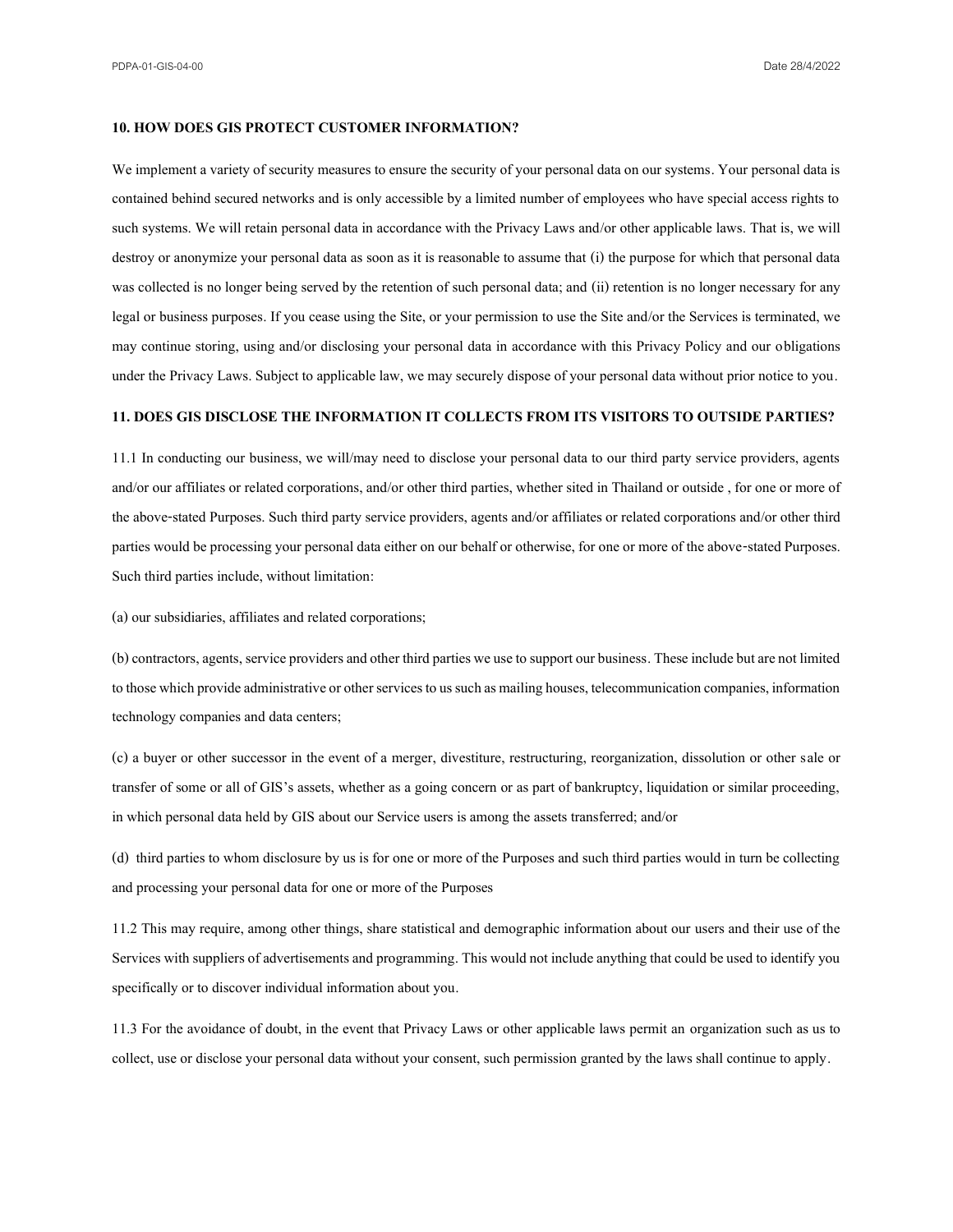11.4 Third parties may unlawfully intercept or access personal data transmitted to or contained on the site, technologies may malfunction or not work as anticipated, or someone might access, abuse or misuse information through no fault of ours. We will nevertheless deploy reasonable security arrangements to protect your personal data as required by the Privacy Laws; however, there can inevitably be no guarantee of absolute security such as but not limited to when unauthorized disclosure arises from malicious and sophisticated hacking by malcontents through no fault of ours.

# **12. INFORMATION COLLECTED BY THIRD PARTIES**

12.1 Our Site uses Google Analytics, a web analytics service provided by Google, Inc. ("Google"). Google Analytics uses cookies, which are text files placed on your computer, to help the website analyst how users use the Site. The information generated by the cookie about your use of the website (including your IP address) will be transmitted to and stored by Google on servers in the United States. Google will use this information for the purpose of evaluating your use of the website, compiling reports on website activity for website operators and providing other services relating to website activity and internet usage. Google may also transfer this information to third parties where required to do so by law, or where such third parties process the information on Google's behalf. Google will not associate your IP address with any other data held by Google.

12.2 We, and third parties, may from time to time make software applications downloads available for your use on or through the Services. These applications may separately access, and allow a third party to view, your identifiable information, such as your name, your user ID, your computer's IP Address or other information such as any cookies that you may previously have installed or that were installed for you by a third party software application or website. Additionally, these applications may ask you to provide additional information directly to third parties. Third party products or services provided through these applications are not owned or controlled by GIS. You are encouraged to read the terms and other policies published by such third parties on their websites or otherwise.

### **13. DISCLAIMER REGARDING SECURITY AND THIRD PARTY SITES**

# 13.1 WE DO NOT GUARANTEE THE SECURITY OF PERSONAL DATA AND/OR OTHER INFORMATION THAT YOU

PROVIDE ON THIRD PARTY SITES. We do implement a variety of security measures to maintain the safety of your personal data that is in our possession or under our control. Your personal data is contained behind secured networks and is only accessible by a limited number of persons who have special access rights to such systems, and are required to keep the personal data confidential. When you place orders or access your personal data, we offer the use of a secure server. All personal data or sensitive information you supply is encrypted into our databases to be only accessed as stated above.

13.2 In an attempt to provide you with increased value, we may choose various third party websites to link to, and frame within, the Site. We may also participate in co-branding and other relationships to offer e-commerce and/orother services and features to our visitors. These linked sites have separate and independent privacy policies as well as security arrangements. Even if the third party is affiliated with us, we have no control over these linked sites, each of which has separate privacy and data collection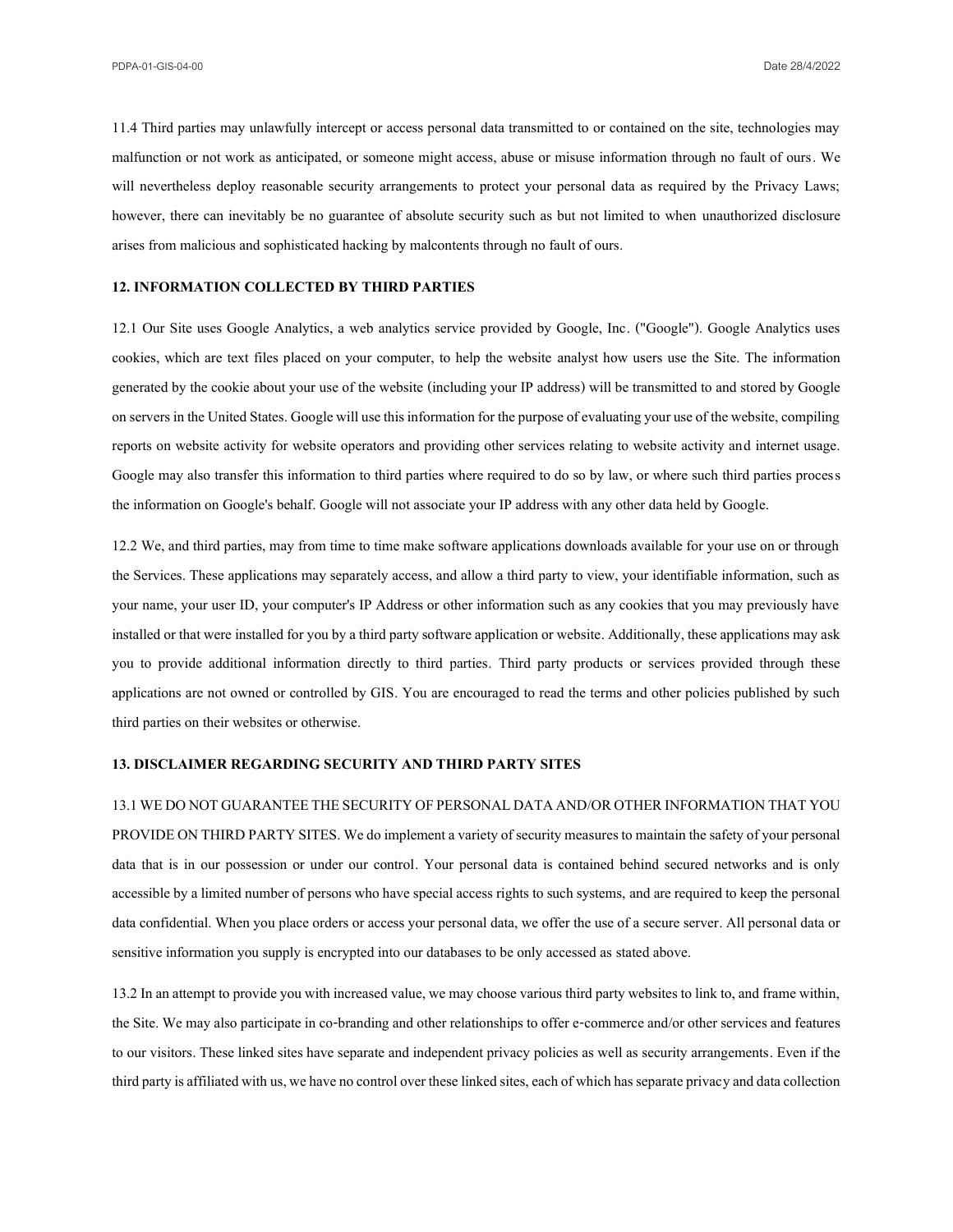practices independent of us. Data collected by our co-brand partners or third party web sites (even if offered on or through our Site) may not be received by us.

13.3 We therefore have no responsibility or liability for the content, security arrangements (or lack thereof) and activities of these linked sites. These linked sites are only for your convenience and you therefore access them at your own risk. Nonetheless, we seek to protect the integrity of our Site and the links placed upon each of them and therefore welcome any feedback about these linked sites (including, without limitation, if a specific link does not work).

#### **14. Rights in your information**

14.1 You can exercise your rights in relation to your data by using the ownership of your personal data as the Company. inform you in this book

14.1.1. The right to request access to and obtain a copy of personal data related to them is the responsibility of the data controller. or requesting to disclose the acquisition of such personal data that he did not give consent

14.1.2. The right to obtain personal data relating to oneself from the personal data controller In the event that the Personal Data Controller has made the Personal Data in a form readable or generally usable by means of a device or device that works automatically and is able to use or disclose the Personal Data by means of automation including the right Request the Personal Data Controller to transmit or transfer Personal Data in such form to another Data Controller, when possible by automated means, or directly to another Data Controller. unless by technical condition it is not possible

14.1.3. The right to object to the collection, use or disclosure of personal information about oneself.

14.1.4. The right to request the Personal Data Controller to delete or destroy or make the Personal Data non-identifiable to the person who owns the Personal Data.

14.1.5. The right to ask the Data Controller to suspend the use of personal data.

14.1.6. The right to request correction of inaccurate or incomplete information. and keep the information up-to-date

14.1.7. Right to withdraw consent. in which you can exercise the right of the personal data subject to withdraw his consent at any time which you can inform to the contact place or how to contact the company inform you in this book. We will terminate personal information within 1 year after receiving the request.

14.2. We reserve the right to refuse correction of your personal data in accordance with the provisions set forth in the Personal Data Protection Act. The provisions specify and/or give the organization the right to refuse rectification of personal data in specified situations.

# **15. QUESTIONS, CONCERNS OR COMPLAINTS? CONTACT US**